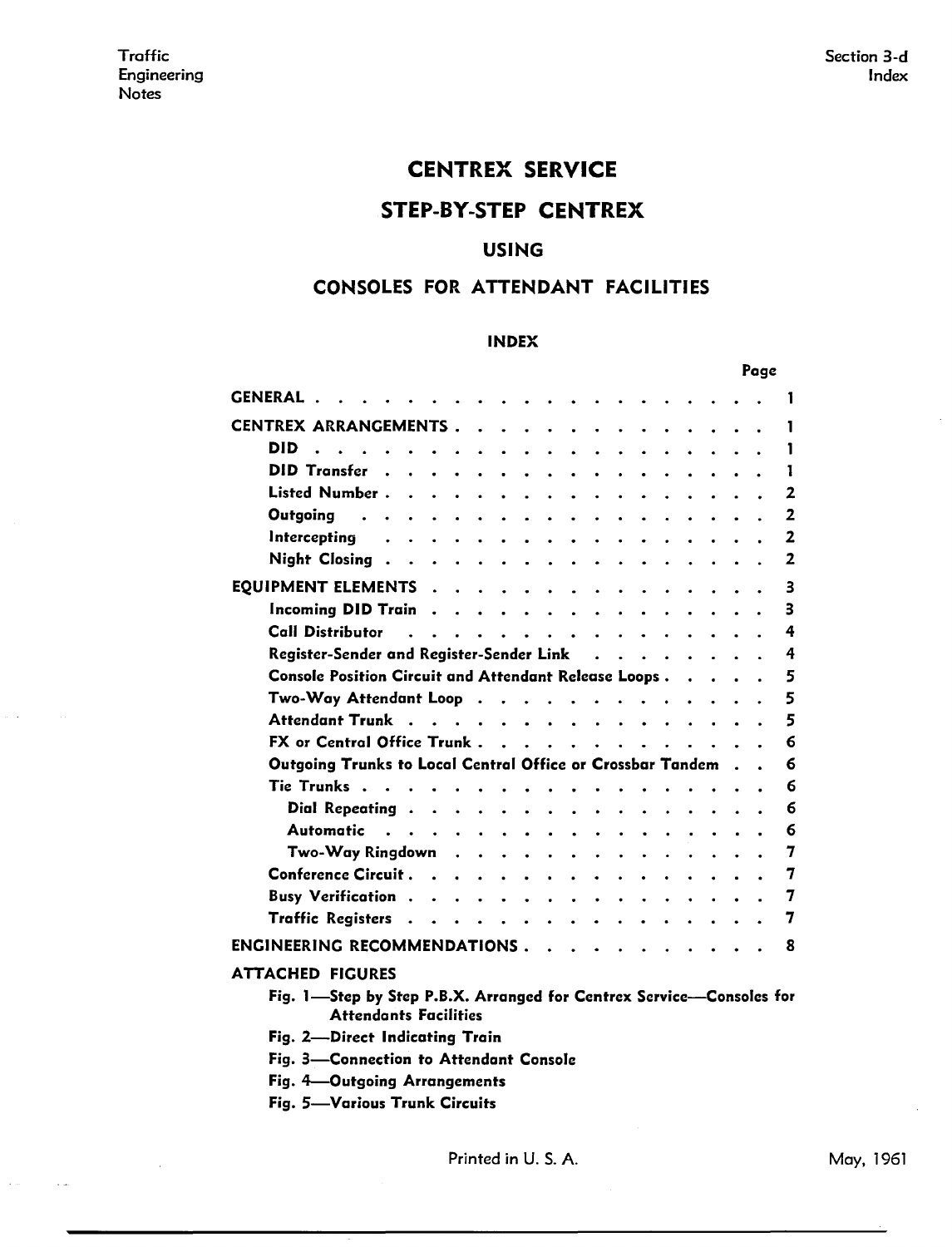$\label{eq:2.1} \frac{1}{\sqrt{2}}\int_{\mathbb{R}^3}\frac{1}{\sqrt{2}}\left(\frac{1}{\sqrt{2}}\right)^2\frac{1}{\sqrt{2}}\left(\frac{1}{\sqrt{2}}\right)^2\frac{1}{\sqrt{2}}\left(\frac{1}{\sqrt{2}}\right)^2\frac{1}{\sqrt{2}}\left(\frac{1}{\sqrt{2}}\right)^2.$  $\label{eq:2.1} \frac{1}{\sqrt{2}}\int_{\mathbb{R}^3}\frac{1}{\sqrt{2}}\left(\frac{1}{\sqrt{2}}\right)^2\frac{1}{\sqrt{2}}\left(\frac{1}{\sqrt{2}}\right)^2\frac{1}{\sqrt{2}}\left(\frac{1}{\sqrt{2}}\right)^2.$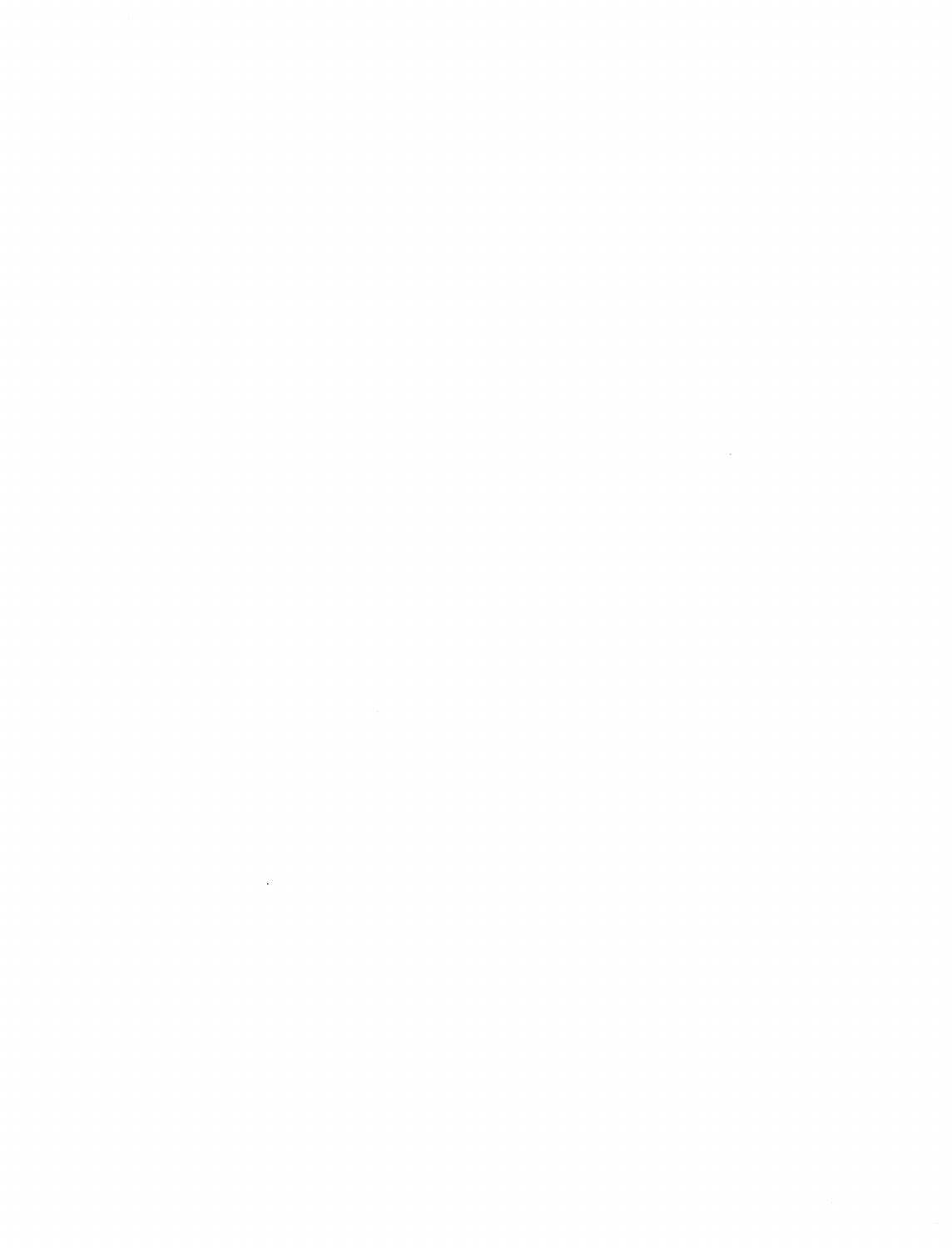# **CENTREX SERVICE STEP-BY-STEP CENTREX**

## **USING**

## **CONSOLES FOR ATTENDANT FACILITIES**

#### **GENERAL**

Centrex service for step-by-step P.B.X.'s where consoles are provided for the attendant facilities can be implemented with interim standard arrangements now available. These interim arrangements will be standardized at a later date but the operating features will, in general, remain the same. These arrangements permit direct inward dialing (DID) to the stations of the Centrex by trunking through a crossbar tandem, a No. 5 crossbar office equipped with tandem features, or from the selector levels in step-by-step central offices. It will be possible to route all outgoing traffic from the Centrex directly through a crossbar tandem arranged to handle the traffic, through the local central office as it exists today, or a combination of these two arrangements can be applied.

These interim arrangements use modified 701B P.B.X. facilities for the in-dialing train. They can be used in conjunction with existing 700C, 701A, 701B and 702A type P.B.X. systems to provide DID. These facilities can be used for new Centrex installations located on the customer's premises and for centralized Centrex arrangements located on Telephone Company owned or leased premises. The attendant position used with this system is the 621 A console.

#### **CENTREX ARRANCEMENTS**

The basic Centrex features of this system will be described briefly to present the over-all picture. The major items of equipment and their functions will be described in detail under "Equipment Elements". The attendant console will be described in Section 5 of these Notes. Figure l is a traffic schematic of the overall system.

#### **DID Arrangements (Figure 2)**

A one-way incoming trunk group from the tandem or the step-by-step central office must be established to the Centrex for direct inward dialing (DID) to the stations. Both DID and listed number traffic can be routed over this trunk group. It is also possible to restrict this trunk group to DID traffic only.

An incoming switching train must be established at the Centrex. It can be arranged to receive either 3 or 4 digits from the originating office for DID traffic. This train consists of incoming 1st selectors, incoming 2nd selectors (if required) and incoming connectors. Under certain conditions, described in the "Equipment Elements", the incoming and local connectors can be combined into a common connector group. An in-dialing trunk circuit, arranged to return answer supervision to the originating office on called *station* answer, is associated with each incoming l st selector.

This switching train is also utilized in completing listed number, DID transfer and other types of attendant completed traffic.

#### **DID Transfer Arrangements ( Figure 3)**

The in-dialing trunk circuit will recognize a switch-hook flash from the called DID station as a request for transfer and will route the call to the attendant. Attendant access is through a call distributor circuit which connects the in-dialing trunk to a key termination on an idle, occupied attendant  $\lambda$  console. After the attendant has sufficient information to complete the call to the new station, she releases the switch train connection to the station originating the transfer request. She then proceeds to set up the connection to the new station, re-using the switch train for this purpose. Unless it is required that the attendant remain in the connection after called station answers, the call distributor and the position will automatically release on called station answer. The established connection will be as if the call had been directly in-dialed initially. Subsequent transfers will be handled in a similar manner.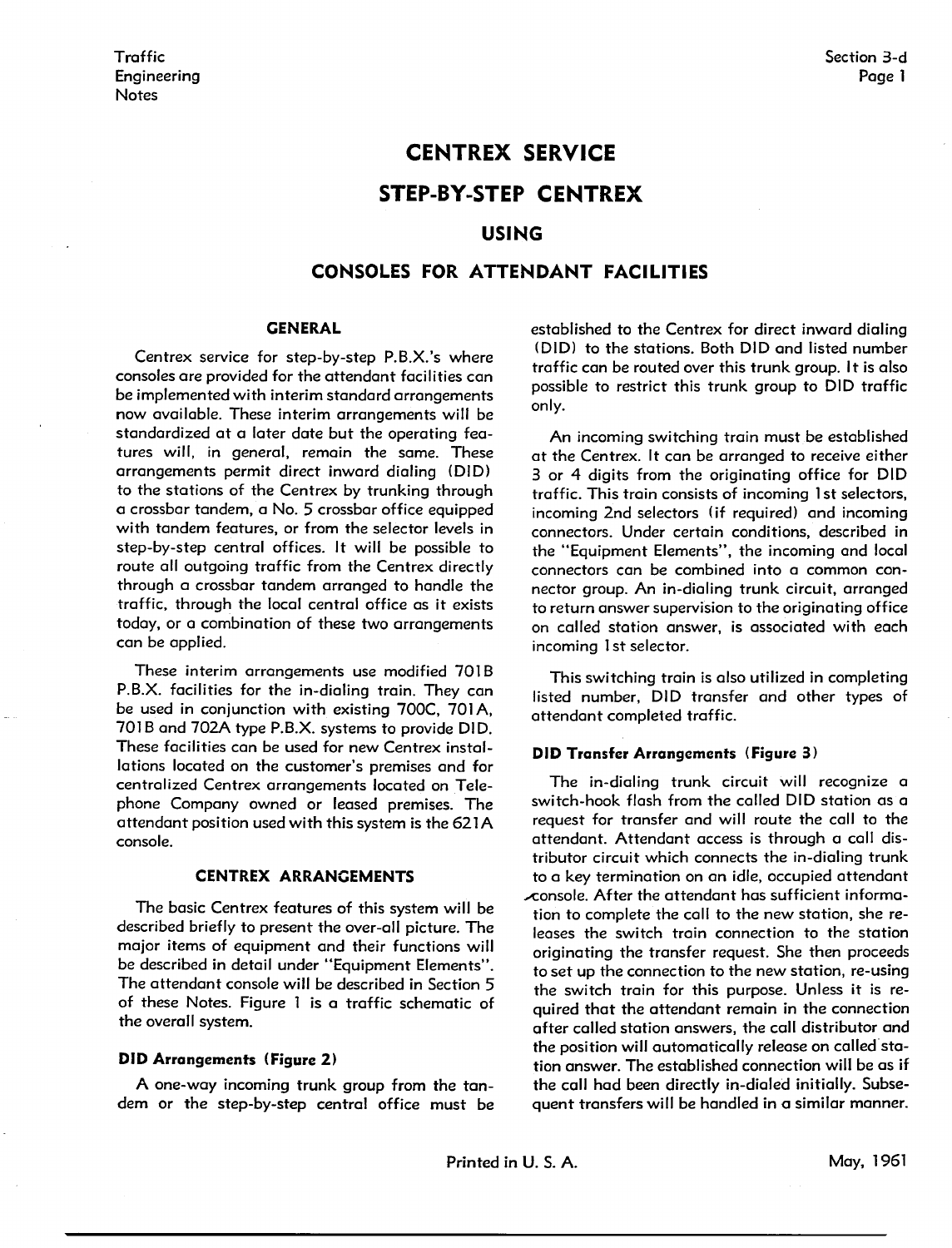#### **Listed Number Arrangements** ( **Figure 3)**

The incoming trunk group from the tandem or the step-by-step central offices can handle both listed number and DID traffic. It is also possible to retain the listed number traffic in the local central office.

When the listed number traffic is combined with the DID traffic (Fig. 3a), the zero level of the incoming 1st selector should be assigned for the listed number calls. The selector will find all terminals busy and step to the 11th rotary position. The incoming trunk will hold the selector off-normal for a short interval to permit any additional digits received to be absorbed. It then sends a request to the incoming trunk to call for the attendant position. Connection of the incoming trunk to the attendant position is through the call distributor. The attendant completes the call to the desired station using the DID switch train for this purpose. Unless it is required that the attendant remain in the connection after the called station has answered, the call distributor and the position will automatically release on called station answer. The established connection will be as if the call had been directly in-dialed initially. Recalls by the called station will be the same as DID transfer requests.

Listed number calls routed from the local central office (Fig. 3-b) will terminate at the Centrex on a new central office trunk associated with an incoming selector. The connection to the attendant position will be through the call distributor. The associated selector will be integrated into the DID train and completion to the called station occurs as described above. Recalls by the called station will be the same as DID transfer requests.

#### **Outgoing Arrangements** ( **Figure 4)**

Three arrangements ore available to handle outgoing traffic from the Centrex. They are-

- 1. Route all outgoing traffic through the local central office. Normal central office trunks • would apply.
- 2. Route all local, service code and DSA or toll operator traffic to the local central office. Establish a new outgoing trunk group to crossbar tandem for all DDD traffic.
- 3. Route all outgoing traffic through a crossbar tandem modified to accept it. An outgoing trunk to tandem is available for this pur-

pose. Joint holding on calls routed to the DSA or toll operator will be possible.

These arrangements can be dial selected by stations from the levels of the local 1st selectors. Attendant access will be from the levels of the attendant outgoing selector associated with the attendant (dial 0) trunk and the levels of the twoway attendant loop used by the attendant to establish a call in both directions. A selecting digit will be required to provide access to the outgoing trunk group or groups from the levels of these selectors.

#### **Intercepting Arrangements**

It is recommended that all calls to vacant numbers in the block of numbers assigned to this type of Centrex as well as any vacant levels in the indialing train be routed to a recorded announcement on a non-charge basis. 7A record announcement facilities can be provided for this purpose.

Calls to changed numbers may be routed to either the recorded announcement, or, for a limited period, to the attendant for completion. When these calls are routed to the attendant, answer supervision must be returned to the originating office.

#### **Night Closing Arrangements**

With DID to the stations of a Centrex, there is no longer a requirement for night service connections to selected stations to provide them with incoming service. There is, however, a requirement on the part of most customers for some night arrangement to provide for the answer of any listed number calls after hours.

When both DID and listed number traffic are combined in the same incoming trunk group, the operation of the night closing key (NITE) at the console does several things. These are-

- **1.** Removes the busy from the terminals of level "O" on the incoming first selector, and allows a listed number call to stop on an idle terminal.
- 2. **Allows** the **two-way** attendant loop terminations on the console to be activated at the key terminations on a key telephone set modified for this purpose. These two-way attendant loops appear on the terminals of level O of the incoming 1st selector. During normal operating periods, they are available to attendant originated calls only. The night "attendant"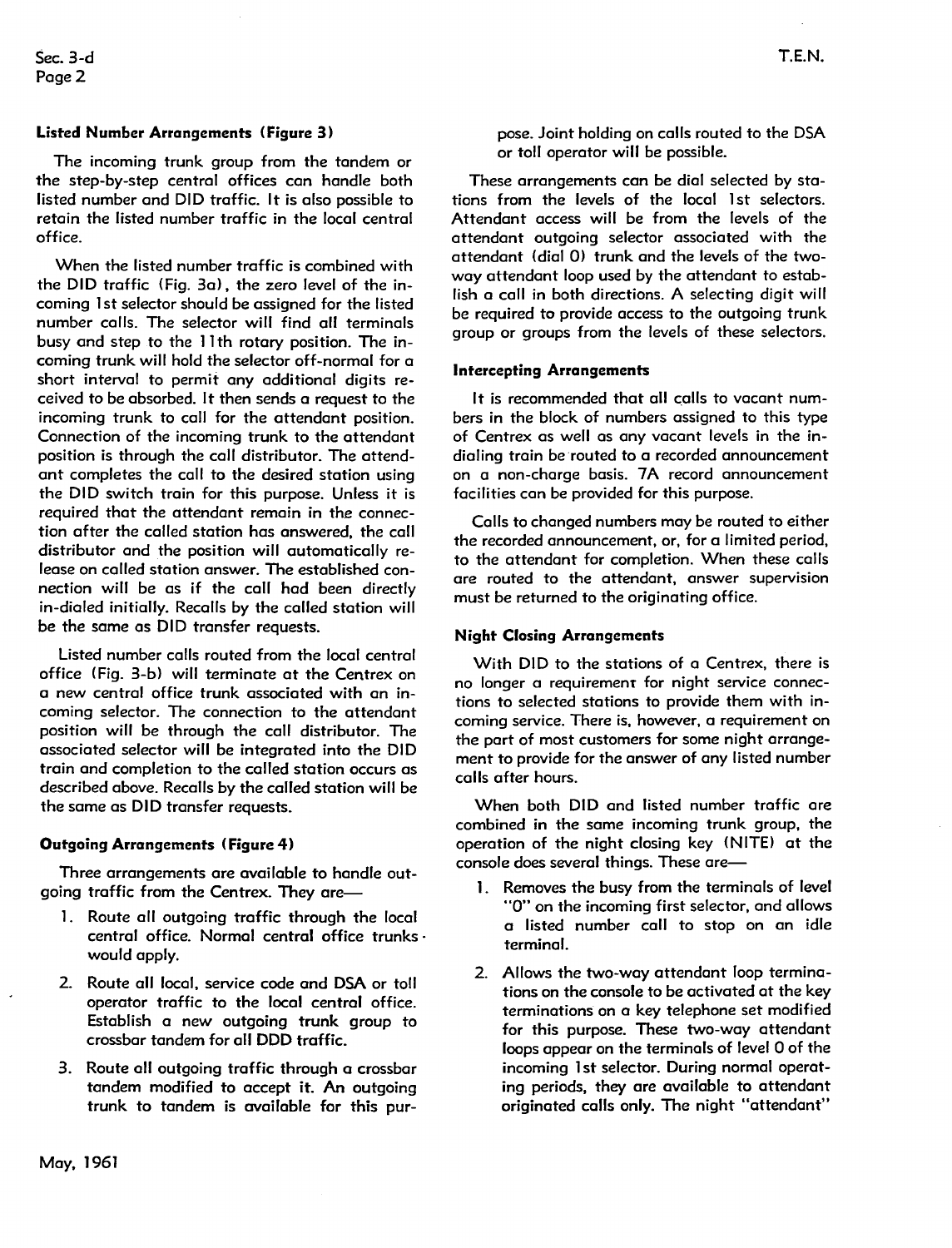can extend the incoming call forward to the desired station but cannot be recalled after his receiver is on the switch hook.

- 3. Disables the transfer feature in the in-dialing trunk.
- 4. Removes the position available signal in the call distributor and prevents any calls through it.

The operation of the night closing (NITE) key when listed number traffic is routed over a separate trunk group from the local central office results in slightly different arrangements. These are-

- 1. Disables access to the call distributor for the incoming central office trunk.
- 2. Connects the incoming central office trunk directly to the keys of a key telephone set provided for this purpose. In this instance, the night "attendant" will be able to answer only. No completion of the call forward is possible.
- 3. The transfer feature of the in-dialing trunks is disabled.
- 4. Removes the position available signal in the call distributor and prevents any calls through it.

A combination of these above arrangements are possible when listed number traffic is combined with the DID traffic and incoming FX lines ore provided. In this case the listed number traffic can be extended to the desired station and incoming FX calls answered only.

#### **EQUIPMENT ELEMENTS**

#### **Incoming DID Train (Figure 2)**

The in-dialing train includes the in-dialing trunk, the incoming l st selector, incoming 2nd selector ( if required) and the incoming connector. This train requires 4-wire switches to provide the attendant with visual indications of called station ring, overflow, and called station busy. If these visual supervisory indications can be omitted, 3-wire switches can be used but the attendant will receive tones only.

The **in-dialing trunk** is arranged to return answer supervision to the calling office on called station or attendant answer. It recognizes a switch-hook flash

from the called station as a transfer request and routes the call to the attendant. In this case a threeway talking path is established between the calling party, called party and the attendant. It receives a signal from the incoming l st selector on listed number calls and routes the call to the attendant. It controls the denial of specified levels on the incoming l st selector to incoming DID traffic but will permit attendant completion to these levels. Audible ring is returned to the calling subscriber while waiting for an attendant answer. The transfer feature is disabled when the night closing arrangements are in effect. The trunk controls the established connection during conversation and will release the train upon calling subscriber disconnect.

The **incoming 1st selector** is controlled in many of its features by the incoming trunk. This selector provides switching access to the balance of the DID train. It can be arranged to deny specified levels to DID traffic. A busy tone will be returned to the calling subscriber when these denied levels are reached. It will signal the incoming trunk when a listed number call is routed to the assigned level ( this will generally be level 0) . The terminals of this level will be busy to incoming traffic. However, the two-way attendant loops will be terminated on these terminals and will be available to attendant calls only during normal hours. When the night closing features are in effect, the terminals of the listed number level will be used to route listed number calls to night telephones. The selector also has been arranged to absorb the initial digit for attendant completion in 3-digit systems, since a 4-digit station number will generally be supplied to her.

The **incoming 2nd selector** is similar to local 2nd selectors except for the modification to 4-wire operation.

The **incoming connector** is arranged for terminal hunting as required. It will return audible ring to the calling party and a 30 1PM "wink" to the attendant position while the called station is being rung. It will return a busy tone to the calling subscriber on DID calls if the called station is busy. It is also arranged to **"camp-on"** a busy station on attendant completed calls and a 60 1PM flash and busy tone is returned to the attendant. She then operates the CAMP-ON key on her position. If another call is not already camped-on the busy station, the busy tone is removed and the camp-on feature is in effect. The 60 1PM flash is retained on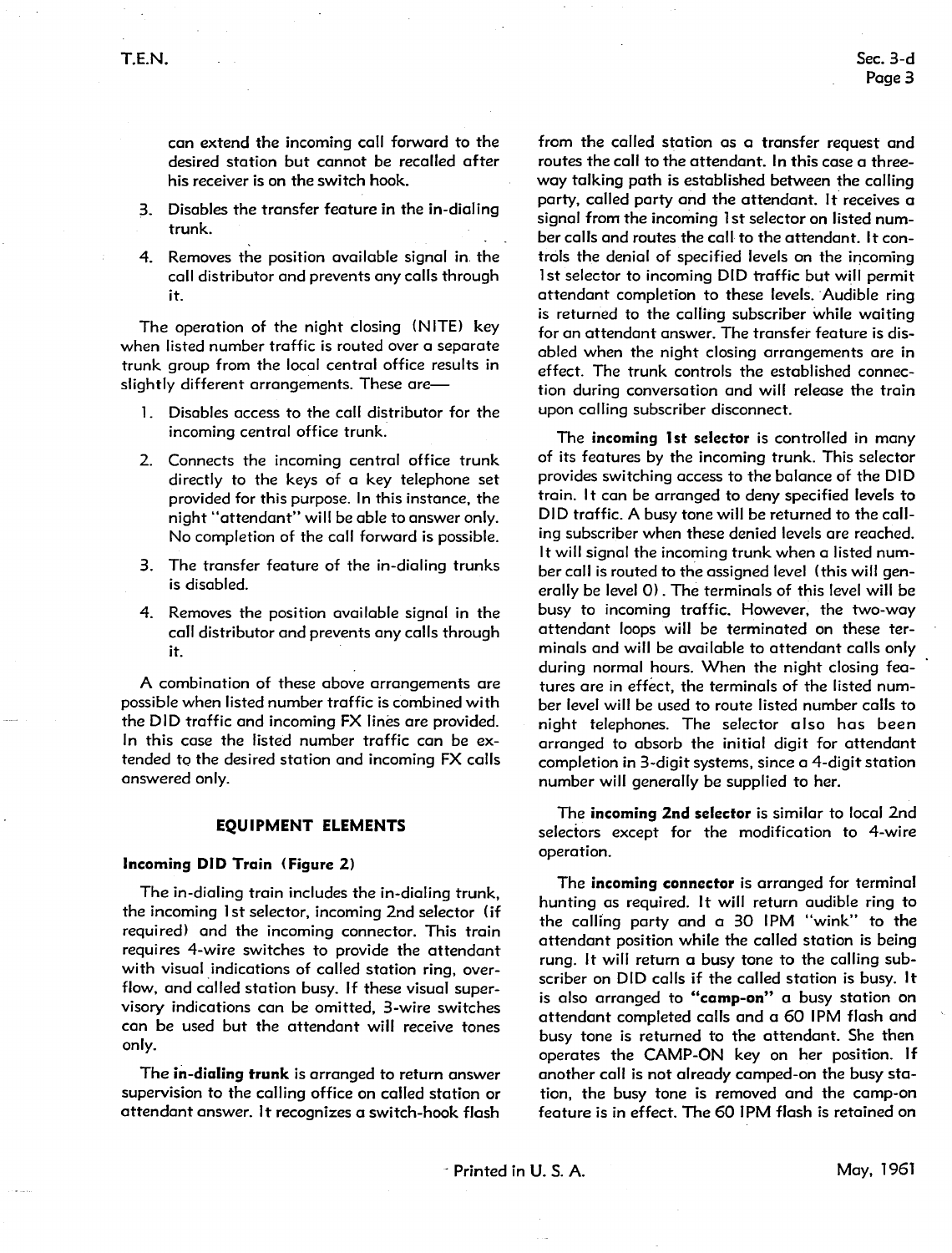the attendant position as an indication to the attendant that camp-on is in effect and that subsequent reports ore required if the busy condition contines for any duration. The connection will be cut through automatically and called station rung when the station disconnects from the previous call. If another call is already camped-on, the tone will not be removed when the **CAMP-ON** key is operated, and camp-on is denied. This feature is controlled over the "sleeve" connection and may be provided in 3-wire systems but no visual indication of the busy will be received at the attendant position. Busy tone will be heord however and will be removed when camp-on is allowed.

An overflow in the switching train will return a busy tone to the calling subscriber and on attendant completed calls, a 120 1PM flash to the attendant position. Busy tone only, no flash, will be returned to the attendant if 3-wire systems are used.

#### **Call Distributor**

There are two versions of the call distributor available. These are-

- 1. A call distributor arranged to operate with more than 4 consoles for a single customer. It is also required when more than one customer is included in the same Centrex.
- 2. A call distributor arranged to operate with a single customer when no more than 4 console positions are required.

The following trunk equipments can be connected to the call distributor-

1 n-dialing trunk arranged for transfer

Attendant trunk (dial "0")

Incoming central office trunk for listed number traffic only

Incoming central office trunk for FX line application

Incoming automatic tie trunks

Detailed information regarding these call distributors is covered in Section 5-d.

#### **Register Sender and Register Sender Link**

The attendant completes calls routed to her by dialing the desired termination. Her position is equipped with a pushbutton dial rather than a rotary dial. This method of operation requires the association of a register sender with the position to receive, store, and outpulse the digits keyed. The position is connected to a register sender through a register sender link circuit.

For normal operation, the attendant operates her start (ST) key to request a register sender. The RL lamp lights to indicate the register sender is attached and that pulsing can start. She then proceeds to key the necessary digits. The attendant must always operate the END key to indicate the end of pulsing.

The **register sender link** can serve a maximum of 10 register senders and 20 positions. It is divided into a preference unit and 4 group and select units. One group and select unit will be required for the first 5 attendant positions, another for the next 5 positions or a portion thereof, and so on. Each group and select unit provides access to a maximum of 10 register senders. The register senders ore multipled to other group and select units as required. The group and select unit uses a 100 point 6-wire crossbar switch to connect the position and the register senders. The register senders ore on the horizontals of the switch. The positions are on the verticals and require 2 verticals per position. The register sender link connection is held under control of the position circuit. The position circuit releases the link connection when the register sender has completed its functions.

The **register sender** is arranged to receive 2-outof-5 DC pulsing from the attendant's push button dial. It can store a maximum of 7 digits at one time. It will start outpulsing the digits on a dial pulse basis after the 1st digit has been received. The register sender can outpulse dial pulses on a 10 PPS basis or on a 20 PPS basis. Twenty PPS pulsing is applicable on outgoing "dial 9" calls to the local central office only.

The Attendant will dial "9" as the initial digit on outgoing calls except when DDD calls are routed to crossbar tandem over a separate trunk group.

If the call is routed to a local central office, the RL lamp on her position will flutter as a signal for her to wait until the central office equipment is connected. The RL lamp will be lighted steadily when it is connected (the digit 9 was outpulsed to obtain a central office trunk), the register sender re-cycles and the attendant continues key- . ing the desired termination. If more than 7 digits are required to complete the call, the register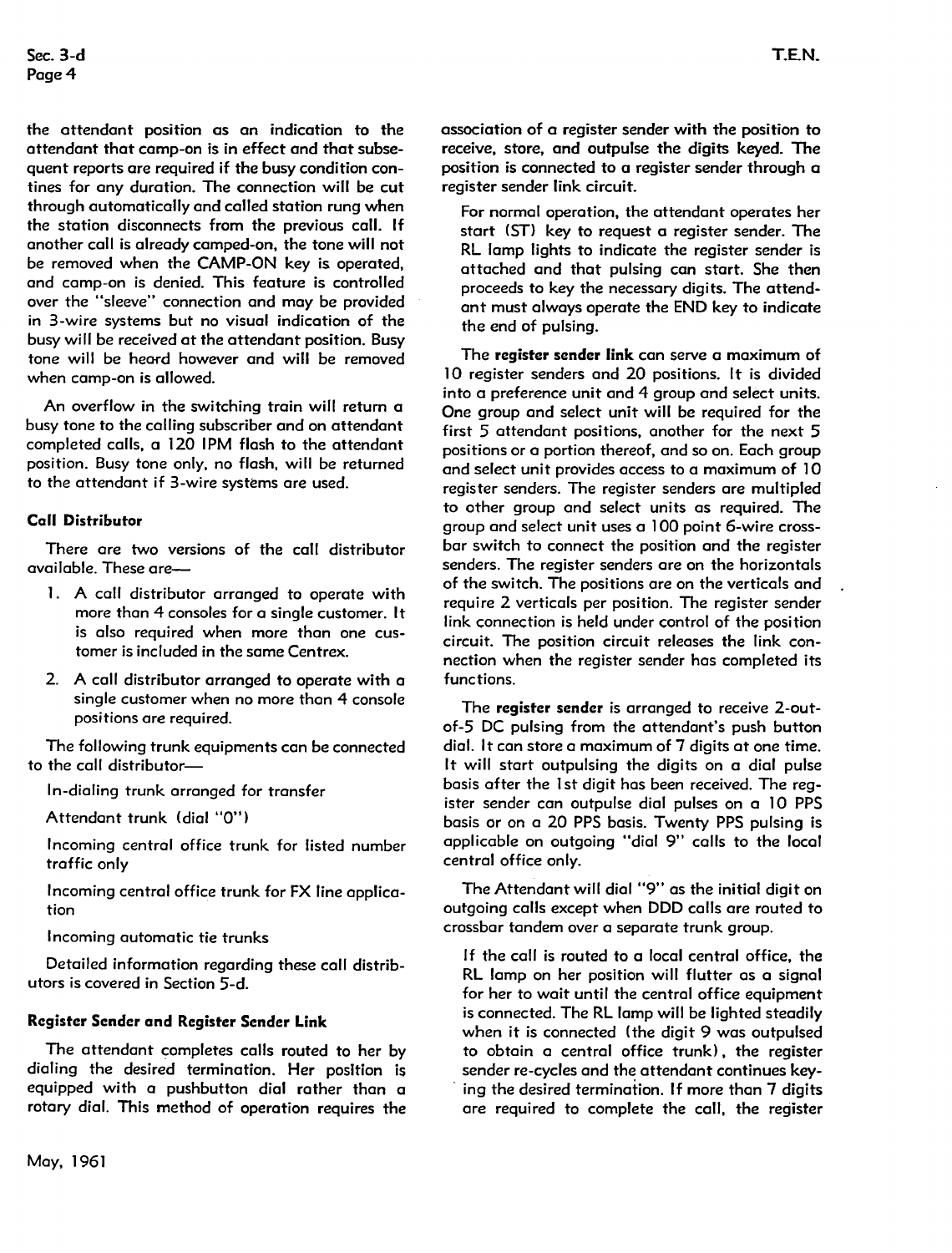sender will again re-cycle to permit storage of the digits over 7 in those digit locations which have been outpulsed.

If the call is routed directly to crossbar tandem, and "9" has been dialed as the directing code, the attendant will receive the flutter on the RL lamp. She must then release the original register sender by operating the END key. She will hear dial tone when the crossbar tandem sender is attached. She then seizes another register sender to complete her pulsing.

If the call is routed directly to crossbar tandem for DDD traffic only and a digit other than "9" has been dialed as the directing code, the RL lamp will not flutter. After a short interval to allow for trunk connection, the attendant can proceed as described in the previous paragraph.

Register sender equipment can be shared by the attendant teams of more than Centrex customers.

### **Console Position Circuit and Attendant Release Loops**

The **position circuit** provides the attendant with means of completing calls, originating calls, making the position busy, and signalling for supervisor assistance. It also supplies the audible alarm on incoming calls, talking battery for the attendant, and visual indications of position available or busy. It signals the call distributor when the position is available to receive calls.

The **attendant release loops** serve as a connecting link between the position circuit, the call distributor, and the register sender link. A maximum of 6 loops are provided per position. These circuits function to provide most of the operating features at the console. These features are-

- 1. Flashing source lamp on incoming calls
	- a. Directory number and foreign exchange-60 1PM
	- b. Transfer request-120 IPM
	- c. Dial "0"-120 IPM
- 2. Station supervision on destination lamp a. 30 IPM wink for ring
	- b. 60 IPM flash on busy
	- c. 120 1PM flash on overflow in switch train
	- d. Steady lamp on called station answer
- 3. Provide holding of loop on position
- 4. Permit attendant to ring or flash source on an incoming call
- 5. Permit attendant to receive ring back from toll operator on outgoing calls when call is held on position
- 6. Permit splitting of connection to announce incoming calls
- 7. Permit attendant to camp-on a busy station
- 8. Provide flashing recall from called station when loop is held on position
- 9. These loops are individual to one position only

## **Two-Way Attendant Loop (Figure 5c)**

This circuit is used by the attendant to originate a call in two directions. Its primary uses are the completion of delayed toll calls and conference calls. It can also be terminated at a telephone set when night closing arrangements are in effect and can in this case be used to extend a listed number call to the desired station.

These two-way loops will generally be terminated in only one position of the team. A minimum of 5 would be required if a conference circuit is provided with the installation since one loop is used in establishing each leg of the conference connection. A call may be extended to these loop terminations from other positions from the levels of the incoming 1st selectors and the attendant out selectors. They can be selected by the attendant occupying the position in which they terminate by operating the associated loop key.

Two selectors, a FRONT and a REAR selector, are associated with each two-way loop. The selectors should be mounted on the same shelf. Stations, C.O. trunks, crossbar tandem trunks, foreign exchange trunks, tie lines, conference circuits, and the busy verification train (if provided) are available from the bank multiple. To prevent improper tandem application of these facilities, the FRONT selector should be arranged to deny selected levels (C.O. trunks, FX trunks, and trunks to crossbar tandem) .

## **Attendant Trunk ( Figure 5a)**

This circuit is provided to permit the routing of dial "O" calls to the attendant console from the local selector train. Access to the attendant release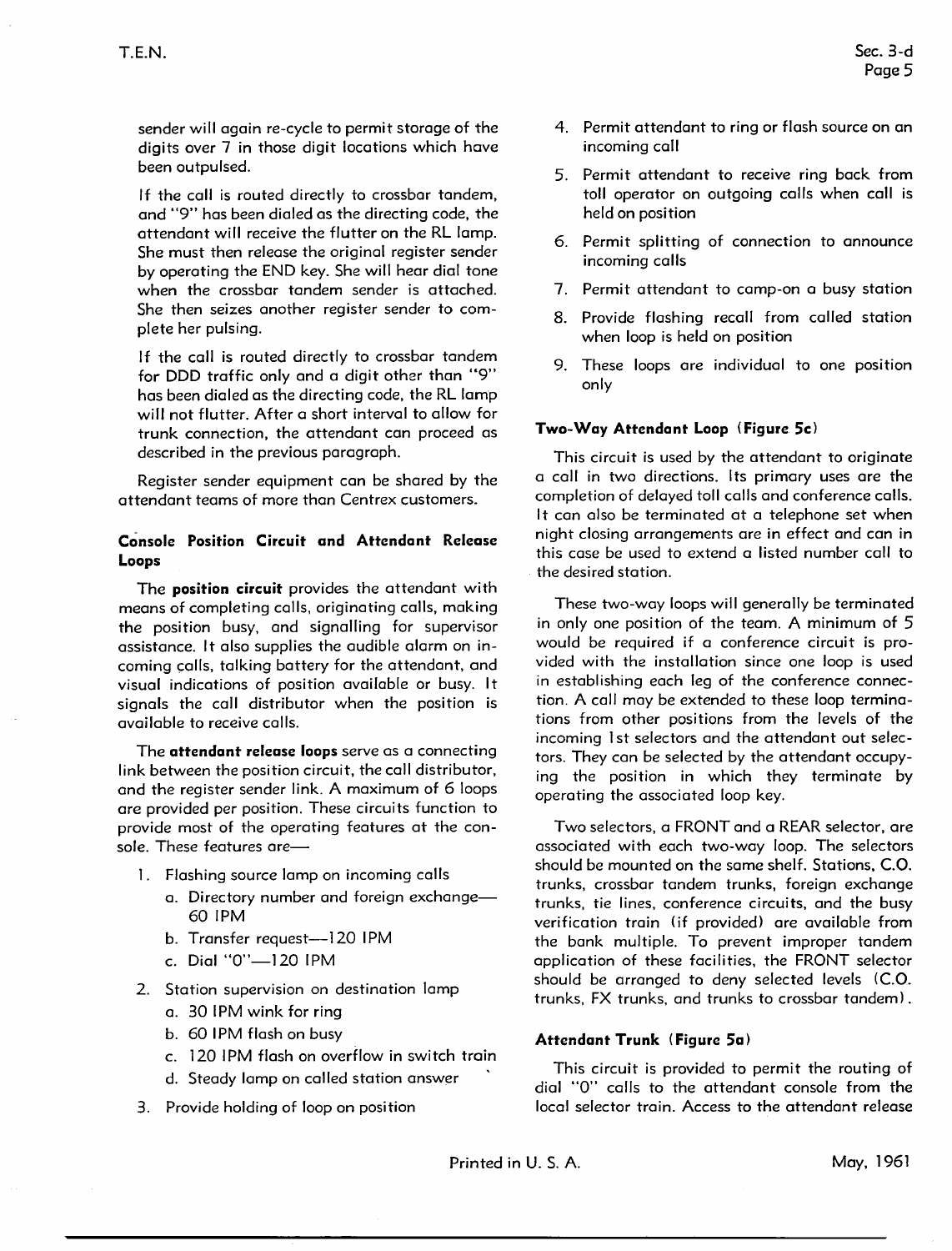loops is through the call distributor. A selector is associated with this trunk to permit forward completion of the call and provide access to the 2-way attendant loops. Stations, central office trunks, foreign exchange trunks and tie lines are available from the levels of this selector. Audible ring is returned to the calling station until the attendant answers. This trunk and the established switching path is held under control of the calling subscriber.

If the attendant position is released from the connection after it is established forward, a switchhook flash by the calling party will **not** re-connect the attendant position.

#### **FX or Central Office Trunk (Figure Sb)**

This circuit is arranged for incoming or two-way operation. It can be used for foreign exchange trunks or can be used for listed number trunks terminated in the local central office. A selector is associated with each trunk to provide access to the stations and tie trunks. Access to the attendant can be provided through the call distributor. Audible ring is returned to the calling subscriber until the attendant answers on incoming calls and answer supervision is returned to the originating office on attendant answer. Calling party control is also provided. If this trunk is used for outgoing access, a toll denial feature can be operated when the toll operator is connected and busy tone will be returned to a restricted station. On incoming calls, the called station can originate a transfer request and the attendant can be re-connected through the call distributor.

This trunk can also be terminated directly on a key on the attendant position and not connected to the call distributor. An application of this in the Centrex installation is Foreign Exchange trunk terminations where attendant control and attendant barge-in is required. The incoming call would terminate directly on the assigned key and the attendant would complete forward over the associated selector. The call would remain on her position for duration of conversation and automatically release on calling party disconnect. Splitting, camp-on, etc. would be possible on this connection.

The attendant completes calls over these trunks in two-way- $(1)$  extends the call on a dial selection basis through the switch train, or (2) she selects the trunk by operating the key and completes the call on a call-back basis. When the latter method is used, she operates the KPR key, and when the register sender is attached, key pulses the distant termination. To reach the station to be connected, she proceeds in the normal manner, using the associated selector, to establish the connection.

#### **Outgoing Trunks to Local Central Office or Crossbar Tandem**

**Standard central office trunks,** presently available, can be used for station dial selected outgoing calls (dial "9"). However, if these trunks are used in common for both stations and attendants when the 621A console is provided, they must be modified to return a "stop pulsing" signal to the register sender for attendant completed calls until the central office is ready to receive dial pulses. At that time a signal is received to indicate that pulsing can continue. If a separate trunk group is provided for attendant access only, trunks in this group will require modification and no change is required in those available to the stations.

It is possible to provide outgoing service through a crossbar tandem instead of the local central office if the necessary tandem modifications have been provided. A new **outgoing trunk to crossbar tandem**  is available. These can be substituted for the standard central office trunks if this arrangement is desirable. Dial tone will be returned when the crossbar tandem is ready to receive dial pulses. On attendant calls over these trunks, no "stop pulsing" signal will be received. She will have to key "9," release the register sender, receive dial tone and reseize a register sender to continue pulsing.

#### **Tie Trunks**

**Dial repeating tie trunks** applicable with this system are the standard facilities available today. They can be used for one-way or two-way operation as required. When associated with this Centrex System, the incoming selector levels will be multipled to corresponding levels of the local first selector. Outgoing access to these tie trunks is on a dial selected basis from both stations and the attendant consoles.

**Automatic tie trunks** (Figure 5d) can be used for one- or two-way operation as required. An incoming selector is associated with each trunk for the completion of incoming calls by the attendant. They can be arranged to gain access to the attendant through the call distributor or they can be terminated directly on a key on the console. When connected to the call distributor, they are arranged to route a transfer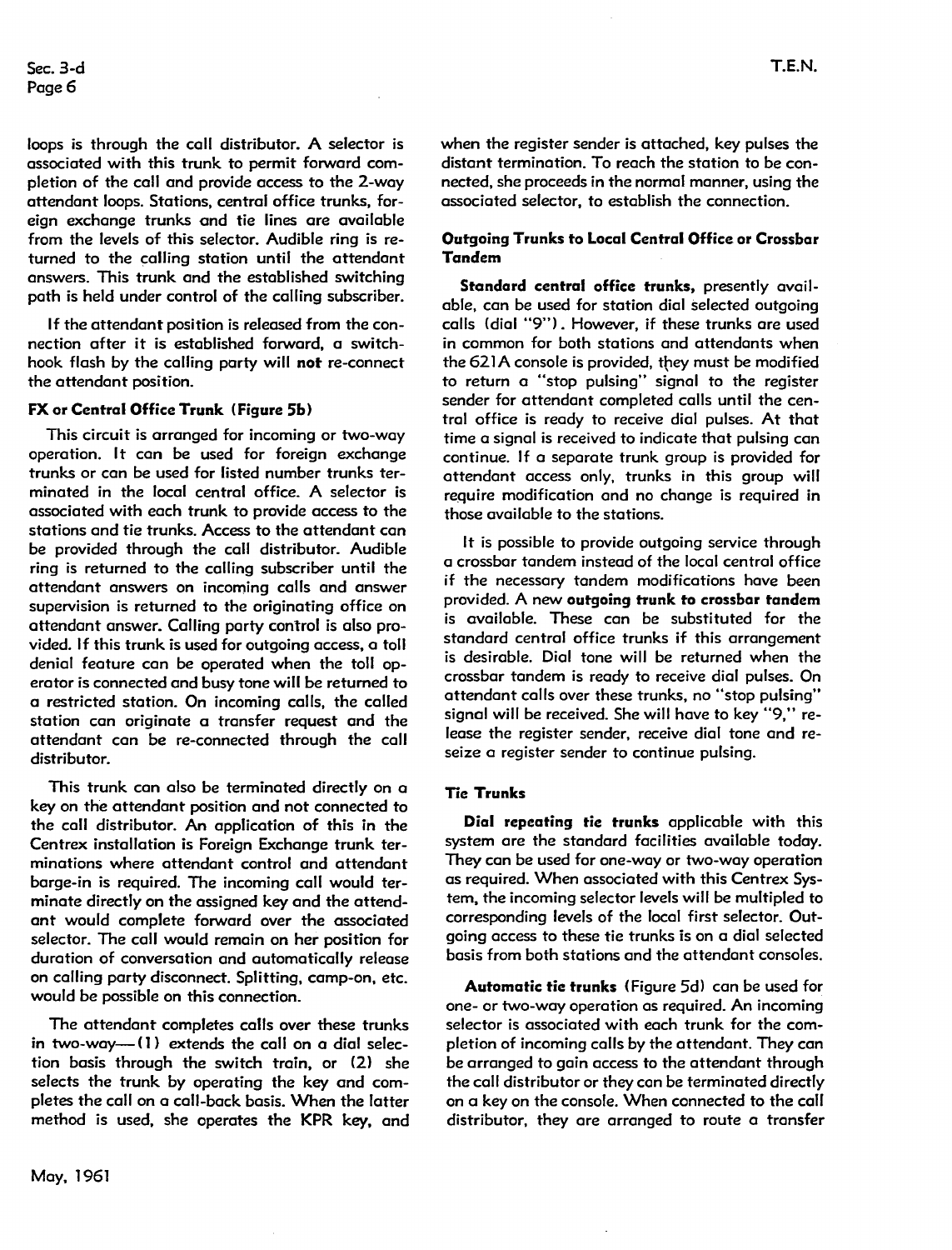request to the attendant. All other normal operating features also apply. When connected directly to a key, the call remains on the position for duration of conversation. Supervisory signals will be received and the camp-on feature can apply. Outgoing attendant calls on these trunks can be extended on a dial selected basis through the switch train. Outgoing calls from the attendant when the direct key selection is used must be handled on a call-back basis. The call is started by operating the key. The station is connected through the associated selector. Stations can gain access to these trunks on a dial selected basis if desirable.

**Two-way ringdown tic trunks** (Figure Se) are also available. These circuits terminate on a key at the console only. Every outgoing call on these circuits is handled on a "call back" basis, i.e., the attendant must recall the station originating the request for connection. Access to the stations is through an associated selector. The camp-on feature can be provided with this circuit. Selector level access is not provided for these trunks.

#### **Conference Circuit**

This is a dial conference circuit for use by the attendant when the 621A console is provided. It provides for a conference connection between a maximum of 5 stations; 4 stations and one central office or tie trunk; or 3 stations and 2 central office or tie trunks. The circuit is equipped with a voice repeater to increase the volume level in the talking circuit. Access to this conference circuit is from a **level** of the attendant two-way loops only ( Fig. 5-cl. One two-way attendant loop is required to set up each leg of the circuit.

Presently available dial selected conference circuits can also be provided in the local switching train. These will not be available to the attendant.

#### **Busy Verification** (Special order only)

Busy verification features may be provided for attendant use if required. A no-test switching train must be provided with no-test connectors installed in each connector group. Operator access is provided from one position only-the special position with the two-way attendant loops. Access to the no-test train is from a terminal on the level of the selector of the two-way loops. It is recommended that this be the 1st terminal on the level assigned to the conference circuit. It will be busy until a Busy Verification (BV) key, located in this special position only, is operated. This removes the busy and opens the no-test train for use.

#### **Traffic Registers**

All traffic registers available with standard 7018 PBX equipment ore applicable with these facilities. In addition, Peg Count registers may be associated with the indialing trunks arranged for tranfer to score individually (1) total DID calls, (2) total listed number calls, and (3) total transfer calls. Peg count and ATB registers can be associated with the 2-way central office trunks (with selectors). ATB registers can be provided for the attendant trunks ( with selectors.)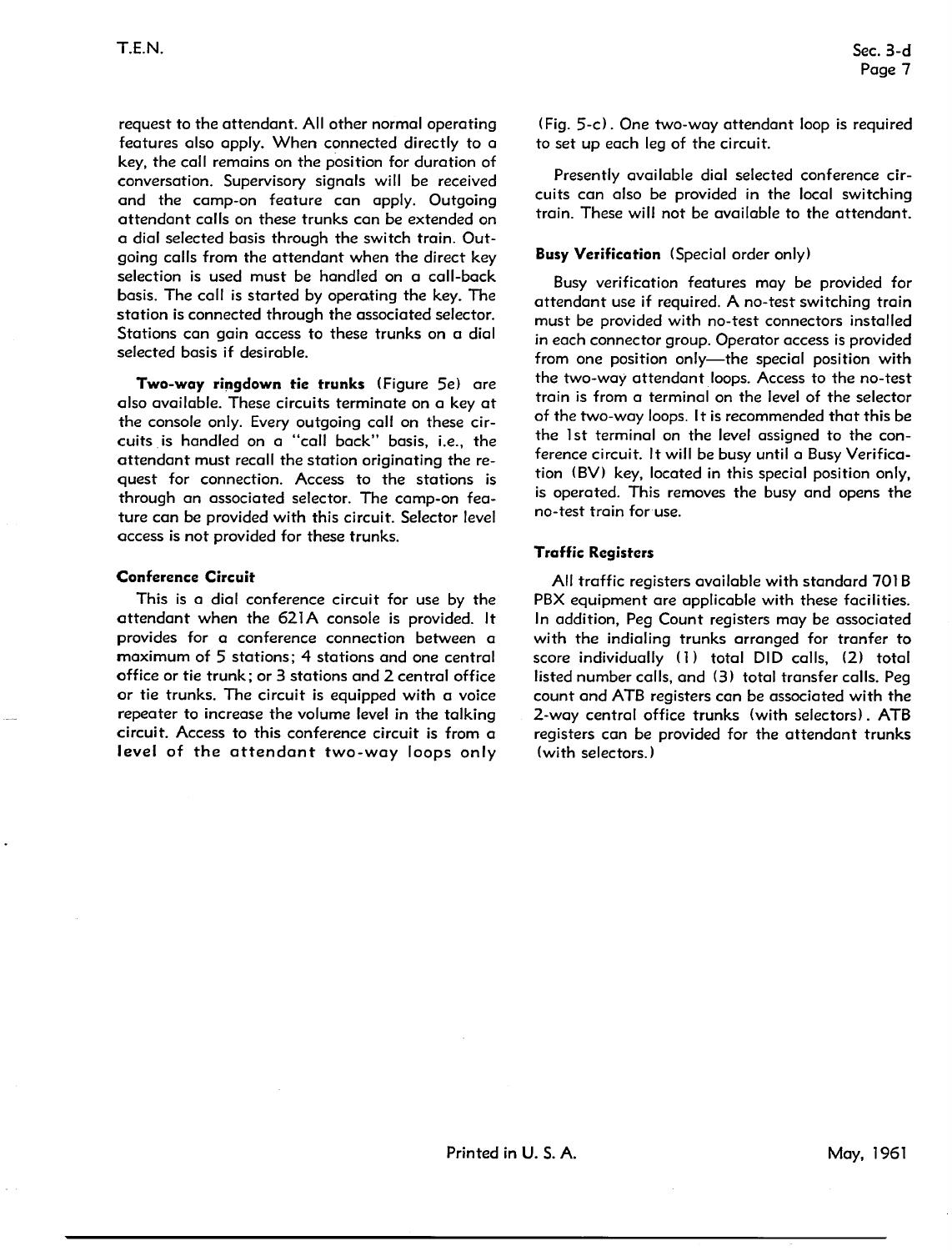## **ENCINEERINC RECOMMENDATIONS**

Engineering recommendations for this Centrex systems ore covered below for all items of equipment involved.

|     | Item                                                                                           | Recommendation                                           |  |  |  |  |  |
|-----|------------------------------------------------------------------------------------------------|----------------------------------------------------------|--|--|--|--|--|
| 1.  | Incoming trunk group—Did and Listed Number                                                     | Table 20                                                 |  |  |  |  |  |
| 2.  | $\pmb{\epsilon}\pmb{\epsilon}$<br>1 ss<br>" -DID only                                          | Table 20                                                 |  |  |  |  |  |
| 3.  | $\pmb{\epsilon}$<br>$\pmb{\epsilon}\pmb{\epsilon}$<br>$\epsilon$<br><b>-Listed Number only</b> | Table 20                                                 |  |  |  |  |  |
| 4.  | Incoming second selectors (if required)                                                        | Table 10                                                 |  |  |  |  |  |
| 5.  | Incoming connectors                                                                            | Table 10                                                 |  |  |  |  |  |
|     | 6. Combined group of local and incoming connectors                                             | Table 10                                                 |  |  |  |  |  |
|     | 7. Register Sender Link-(10 register senders and 20 pos. max.)<br>Group and select unts        | $1/5$ pos.                                               |  |  |  |  |  |
|     | 8. Register Senders                                                                            |                                                          |  |  |  |  |  |
|     | 1 pos (BH requirement)                                                                         | 1 reg. sender                                            |  |  |  |  |  |
|     | $\bullet$<br>$\epsilon\,\epsilon$<br>$2$ pos                                                   | $\pmb{\epsilon}\pmb{\epsilon}$<br>66<br>2                |  |  |  |  |  |
|     | œ<br>$\pmb{\epsilon}\pmb{\epsilon}$<br>3 pos                                                   | $\pmb{\epsilon}$<br>$\pmb{\epsilon}\pmb{\epsilon}$<br>2  |  |  |  |  |  |
|     | $\epsilon$ $\epsilon$<br>66<br>$4$ pos                                                         | œ<br>$\bullet\bullet$<br>3                               |  |  |  |  |  |
|     | $\epsilon$<br>66<br>$5$ pos                                                                    | $\bullet\bullet$<br>66<br>4                              |  |  |  |  |  |
|     | 66<br>65<br>6 pos                                                                              | $\pmb{\epsilon}\pmb{\epsilon}$<br>5<br>$\cdots$          |  |  |  |  |  |
|     | $\pmb{\epsilon}$<br>$\pmb{\epsilon}$<br>7 pos                                                  | $\epsilon$<br>5<br>$\bullet \bullet$                     |  |  |  |  |  |
|     | $\epsilon$<br>$\epsilon$<br>8 pos                                                              | œ<br>$\bullet\bullet$<br>6                               |  |  |  |  |  |
|     | $\epsilon$<br>$\epsilon$<br>9 pos                                                              | $\pmb{\epsilon}\pmb{\epsilon}$<br>$\bullet \bullet$<br>7 |  |  |  |  |  |
|     | $\pmb{\epsilon}\pmb{\epsilon}$<br>$\epsilon$<br>10 <sub>pos</sub>                              | $\pmb{\epsilon}$<br>$\epsilon$<br>8                      |  |  |  |  |  |
|     | 9. Attendant trunks                                                                            | Table 20                                                 |  |  |  |  |  |
|     | 10. Foreign Exchange Trunks                                                                    | as req'd.                                                |  |  |  |  |  |
|     | 11. Tie trunks-all types                                                                       | $\epsilon$<br>$\bullet$                                  |  |  |  |  |  |
| 12. | Table 20<br>Outgoing trunks to central office                                                  |                                                          |  |  |  |  |  |
|     | Table 20<br>13. Outgoing trunks to crossbar tandem                                             |                                                          |  |  |  |  |  |
|     | 14. Local train equipment will be engineered as specified in the                               |                                                          |  |  |  |  |  |

T.E.P. for 701 type P.B.X.'s.

Attendant console and loop requirements will be covered in Section 5 of these Notes.

 $\setminus$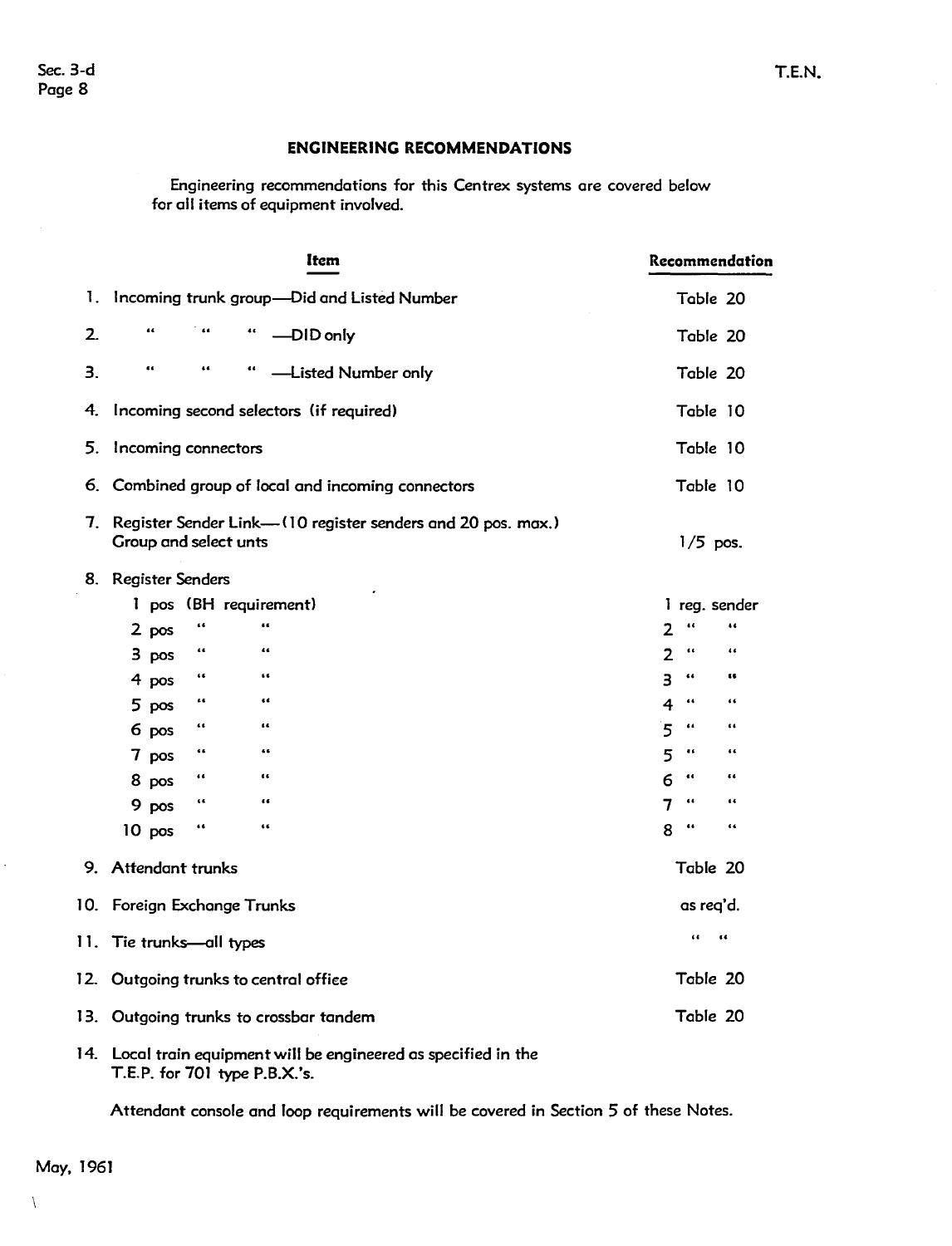$\mathcal{A}^{\mathcal{A}}$  and

 $\sim 10^7$ 

 $\sim$ 

 $\mathcal{L}_{\rm{eff}}$ 

 $\omega_{\rm{eff}}$  .



**Printed in U. S. A** 

**May, 1961** 

 $\sim$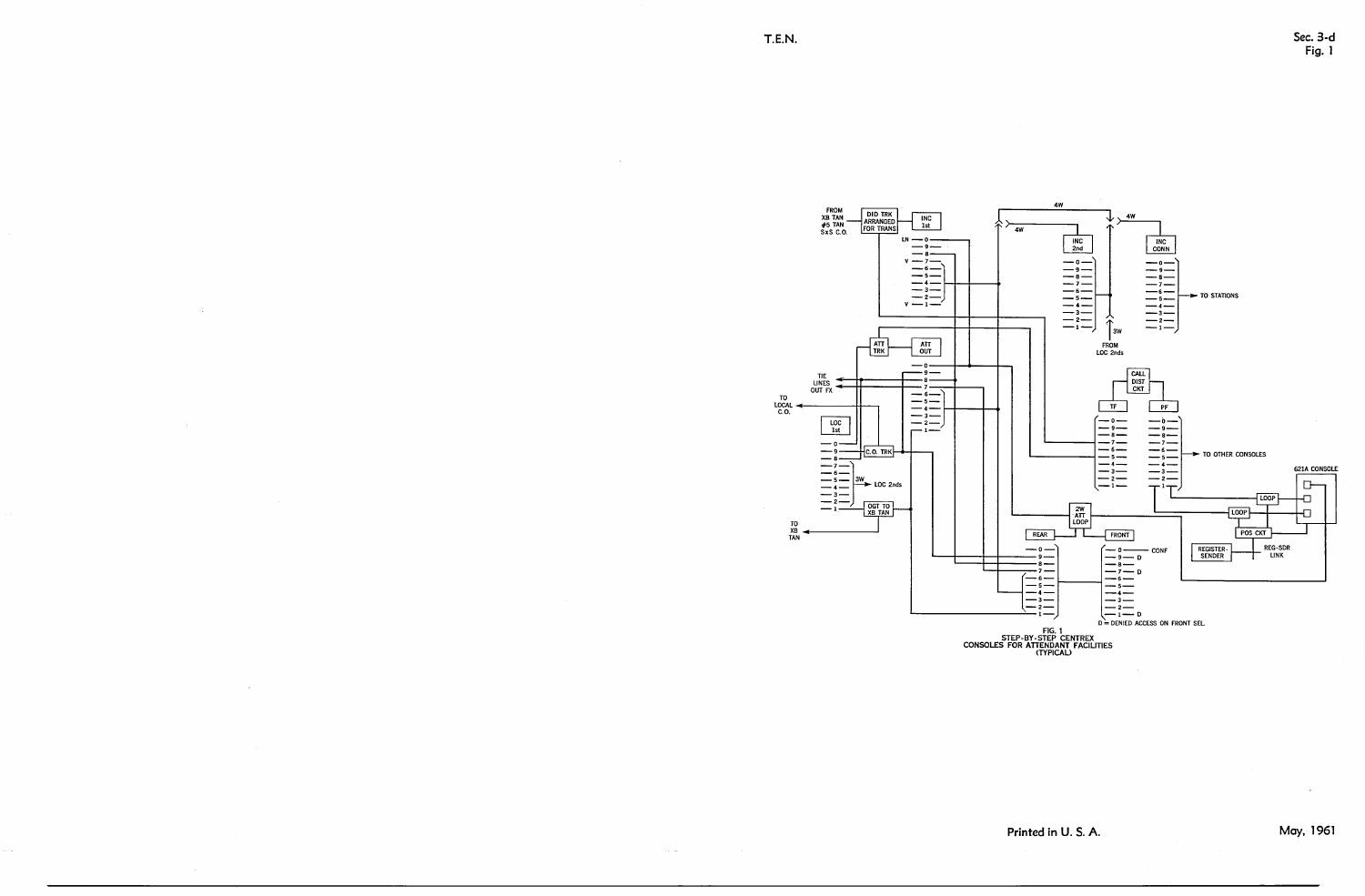$\sim$   $\sim$ 

 $\sim$ 

 $\sim$ 

 $\mathcal{L}_{\mathcal{A}}$ 

 $\sim 10^{-1}$ 

 $\sim$ 

 $\sim$ 

FROM<br>XB TAN<br>#5 TAN<br>SxS C.O.

DID TRK<br>ARRANGED

FOR TRANS

TO

CALL<br>DISTRIBUTOR

**INC** 

 $1st$ 

 $-6$  —

 $-5-$ 

 $\mathbf{u}$ 

 $-0-$ 

 $\sim 10^7$ 

T.E.N.

 $\sim 10^7$ 





Printed in U.S.A.

May, 1961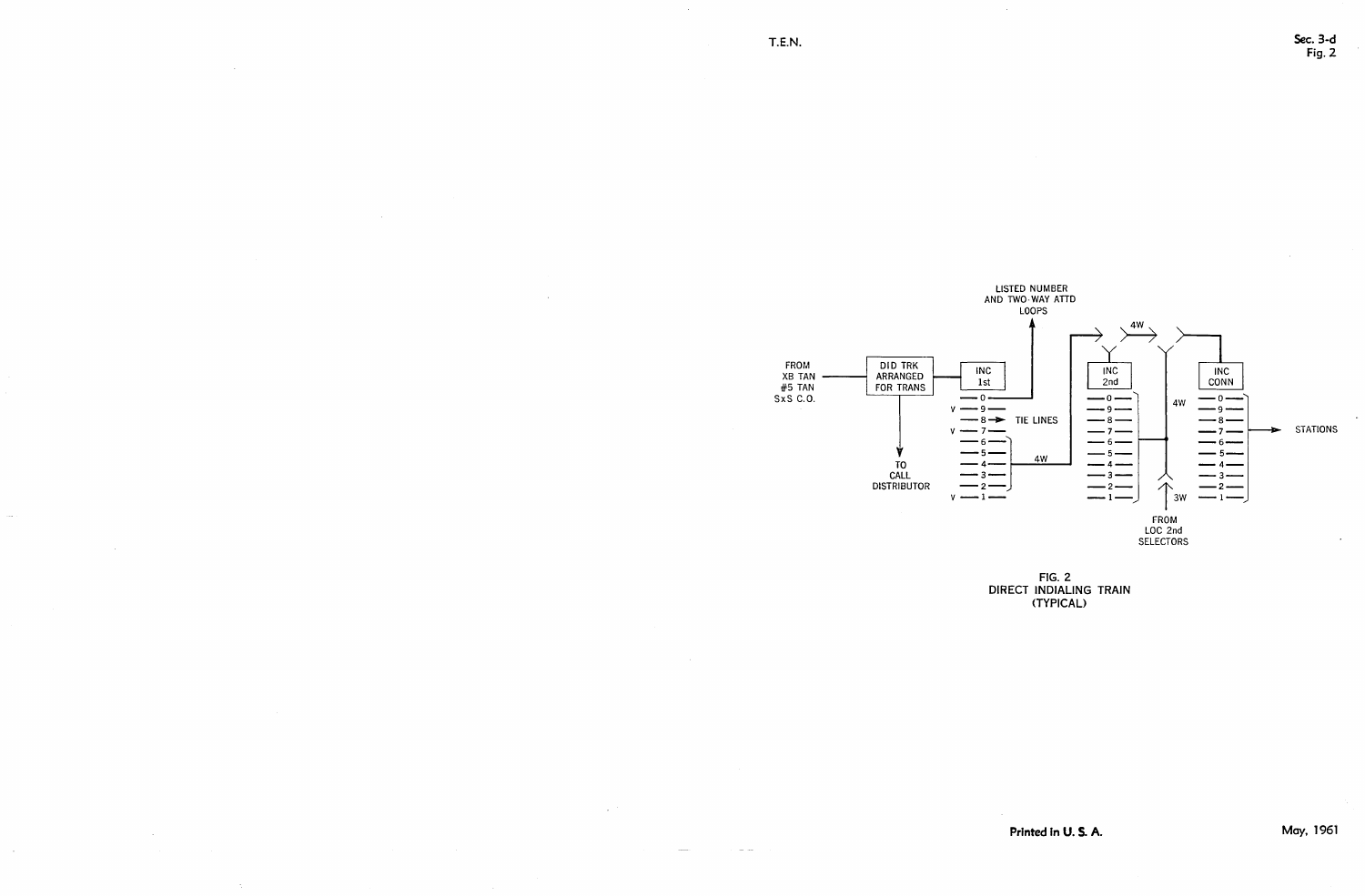$\sim$ 

 $\omega_{\rm c}=\omega_{\rm c}$  =

A) LISTED NUMBER (COMBINED WITH DID) AND DID TRANSFER CALLS



**Printed** in **U. S. A.**   $\sim$ 



B) LISTED NUMBER (FROM LOCAL C.O.) AND DID TRANSFER CALLS

May, 1961

 $\sim$ 

H.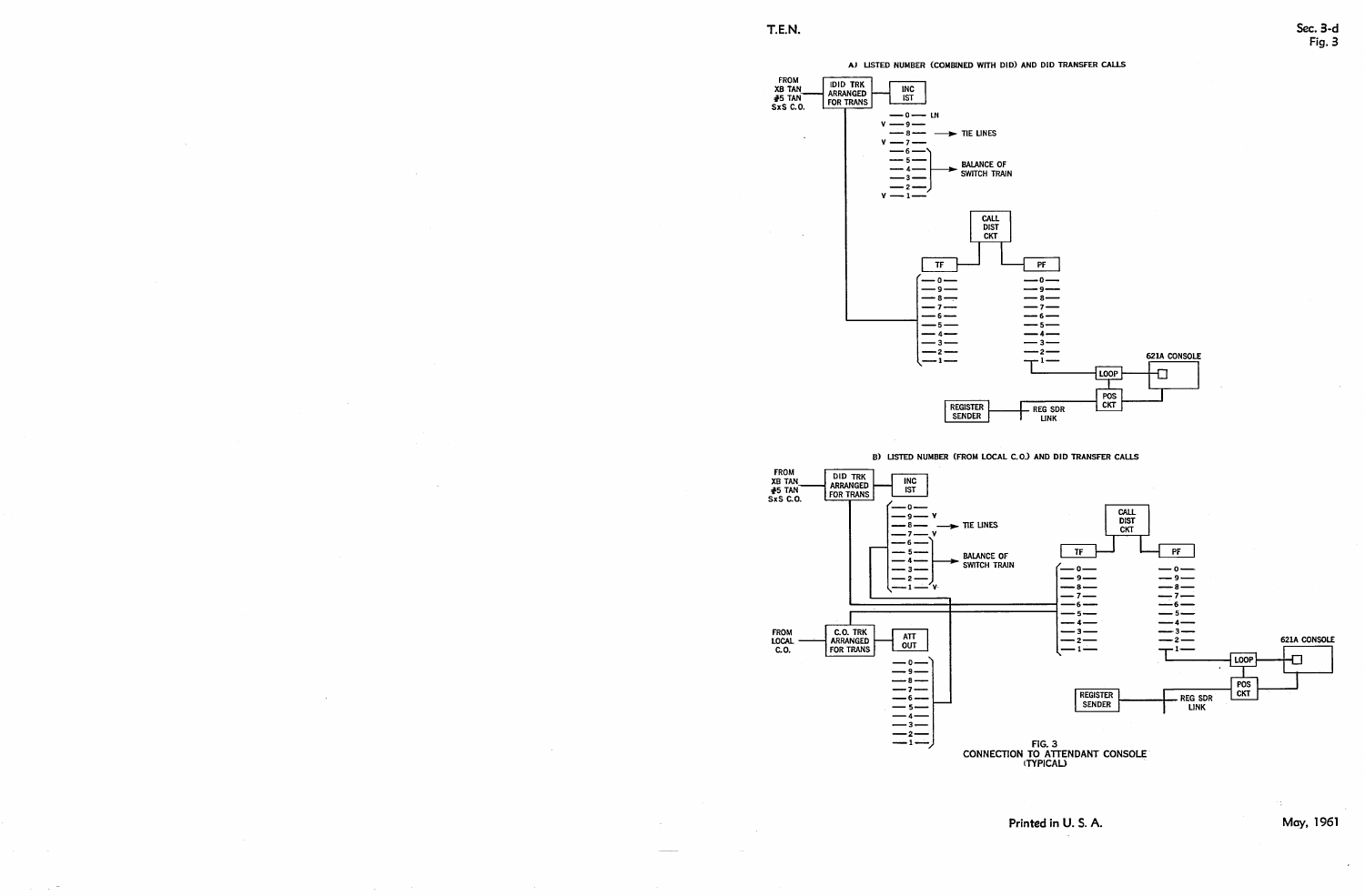### T.E.N.



B) OUTGOING THROUGH LOCAL CENTRAL OFFICE AND CROSSBAR TANDEM

| <b>LOC</b><br>1st            |  |  |
|------------------------------|--|--|
| $\longrightarrow$ 0<br>$-9-$ |  |  |
| $-$ 8 $-$                    |  |  |
| $-7-$<br>$-6-$               |  |  |
| $-5-$<br>$-4-$               |  |  |
| $-3-$<br>$-2-$               |  |  |
| — 1                          |  |  |





FIG. 4<br>OUTGOING ARRANGEMENTS<br>(TYPICAL)

Printed in U.S.A.

May, 1961

 $\mathcal{F}$